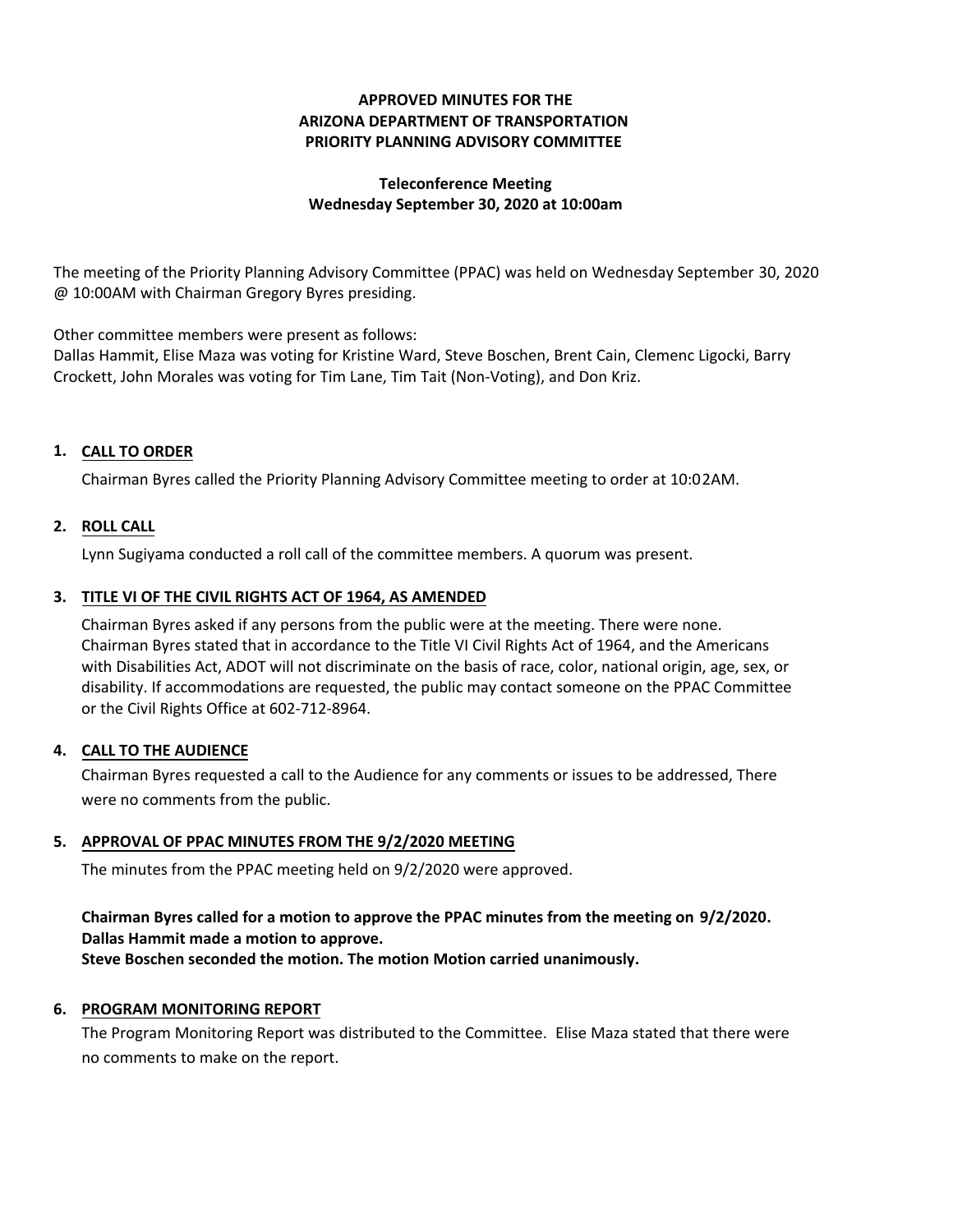7. Recommended Economic Strength Projects (ESP) – Round 1 FY 2020 Discussion and Possible Action - Lynn Sugiyama

| <b>ESP Selection</b> | Recommended Award |
|----------------------|-------------------|
| a. Pinal County      | \$150,000         |
| b. City of San Luis  | \$350,000         |
| c. Town of Taylor    | \$500,000         |
|                      |                   |

 $Total$   $$ 1,000,000$ 

**Item 7 was presented by: Lynn Sugiyama Chairman called for a motion to approve Item 7. Steve Boschen made the motion to approve. Brent Cain seconded the motion. Motion carried unanimously.** 

**After the meeting, it was discovered that the selected agency and the awards were transposed. The following is the revised recommendation: Pinal County is awarded the amount of \$150,000. City of San Luis is awarded the amount of \$500,000. Town of Taylor is awarded the amount of \$350,000.** 

**The recommendations will be forwarded to the State Transportation Board Meeting on October 16, 2020.**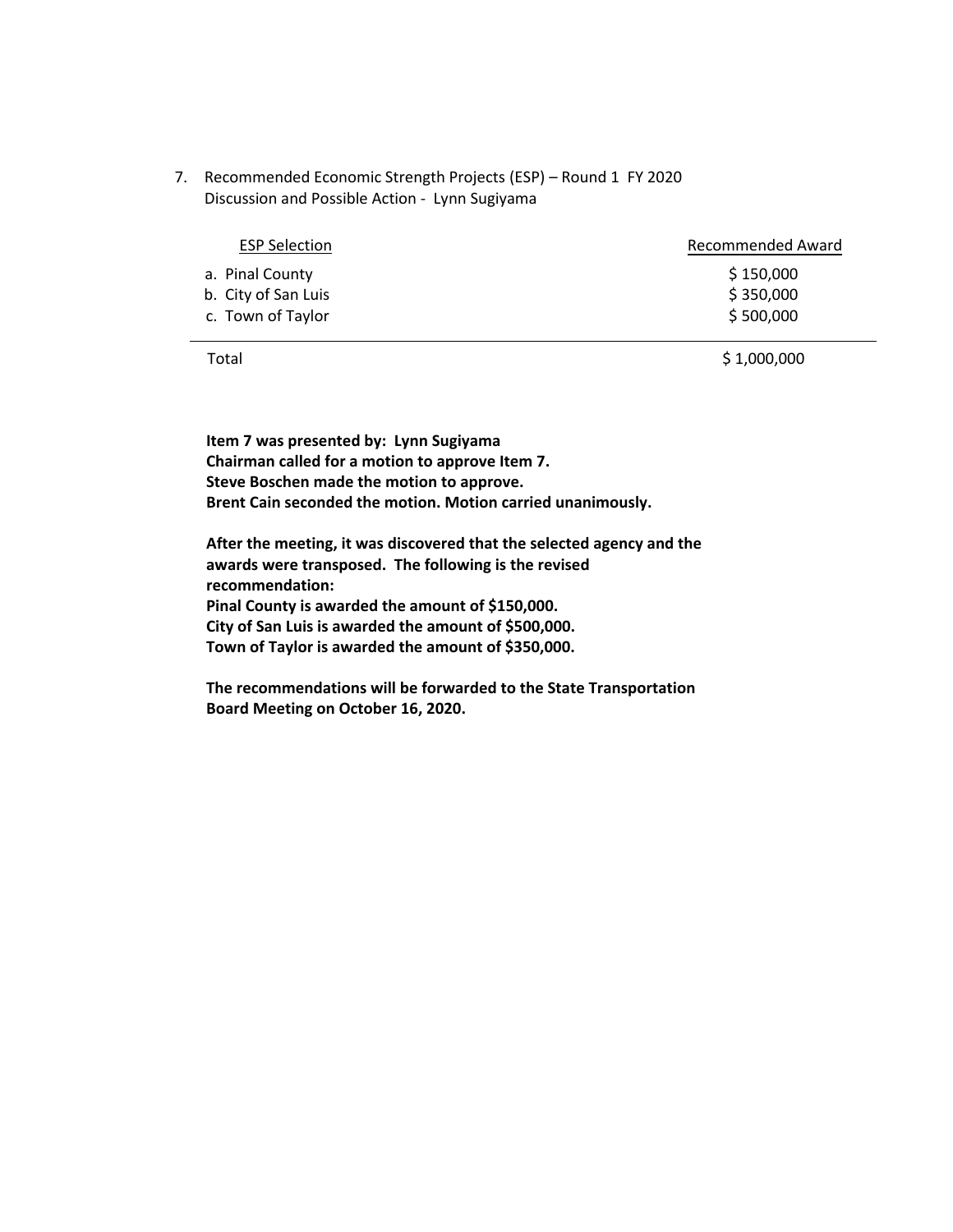# **8. 2020-2024 TRANSPORTATION FACILITIES CONSTRUCTION: DISCUSSION AND POSSIBLE ACTION ON PROGRAM & PROJECT MODIFICATIONS**

| 8-1 | Route & MP:                  | I-10 @ MP 161                   |
|-----|------------------------------|---------------------------------|
|     | <b>Project Name:</b>         | I-10; SR 202L (Santan) - SR 387 |
|     | <b>Type of Work: County:</b> | <b>NEPA Environmental Study</b> |
|     | District:                    | Maricopa                        |
|     | Schedule:                    | Central                         |
|     | Project:                     |                                 |
|     | <b>Project Manager:</b>      | F025201L TIP#: 100965           |
|     | <b>Program Amount: New</b>   | Carlos Lopez                    |
|     | <b>Program Amount:</b>       | \$1,970,000                     |
|     | <b>Requested Action:</b>     | \$2,190,000                     |
|     |                              | Increase budget.                |

**Item 8-1 was presented by: Carlos Lopez Chairman called for a motion to approve Item 8-1. Brent Cain made the motion to approve. Steve Boschen seconded the motion. Motion carried unanimously.**

| $8 - 2$ | Route & MP:                | SR 264 @ MP 362.7             |
|---------|----------------------------|-------------------------------|
|         | <b>Project Name:</b>       | <b>DINNEBITO WASH BRIDGE</b>  |
|         | <b>Type of Work:</b>       | <b>DECK REHABILITATION</b>    |
|         | County:                    | Navajo                        |
|         | District:                  | <b>Northeast</b>              |
|         | Schedule:                  | FY 2021                       |
|         | Project:                   | H894301C TIP#: 6806           |
|         | <b>Project Manager:</b>    | Craig Regulski                |
|         | <b>Program Amount:</b>     | \$1,900,000                   |
|         | <b>New Program Amount:</b> | \$2,200,000                   |
|         | <b>Requested Action:</b>   | Increase construction budget. |

**Item 8-2 was presented by: Craig Regulski Chairman called for a motion to approve Item 8-2. Steve Boschen made the motion to approve. Barry Crockett seconded the motion. Motion carried unanimously.**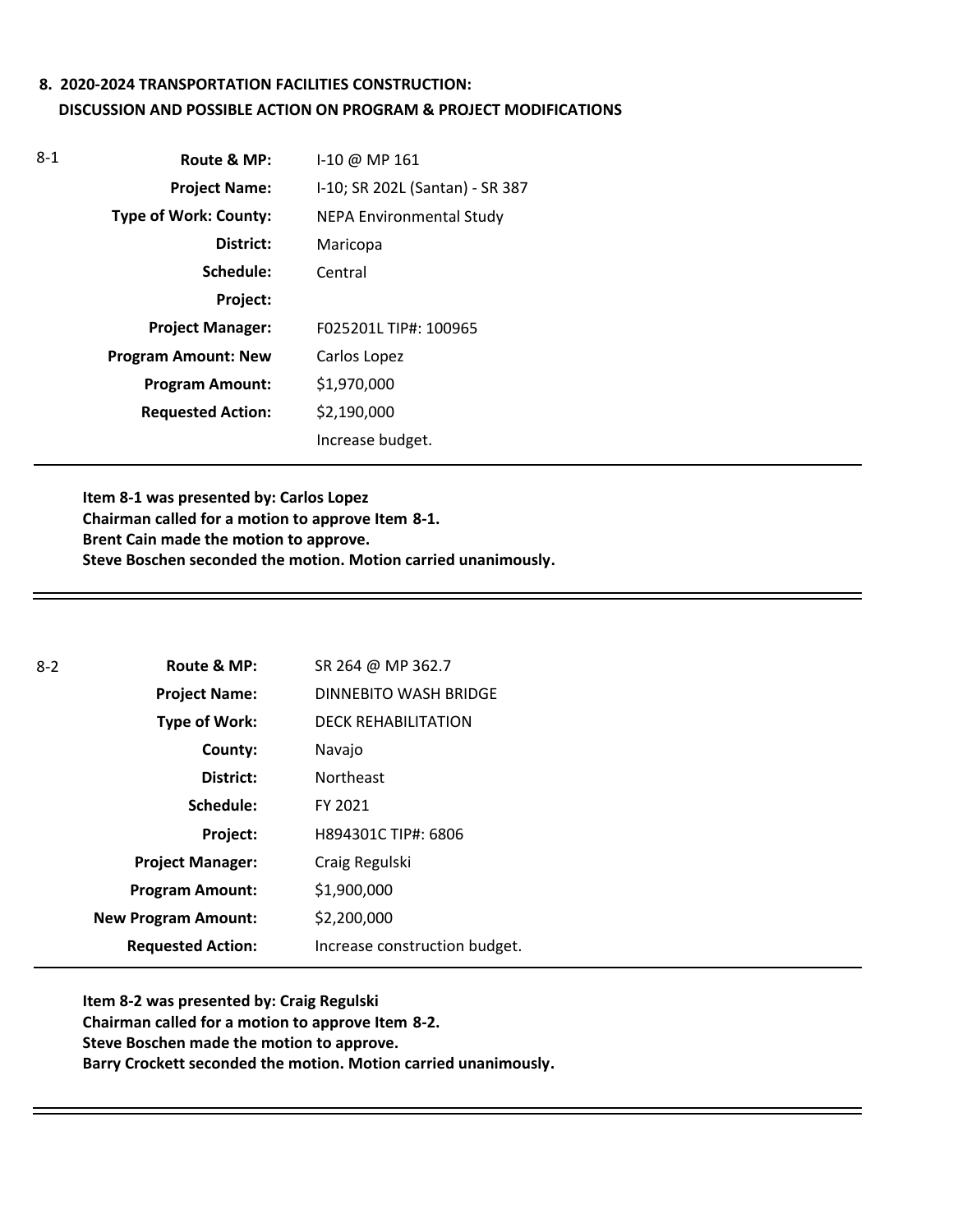| 3 | Route & MP:                | SR 87 @ MP 268.1                 |
|---|----------------------------|----------------------------------|
|   | <b>Project Name:</b>       | MP 268.1 - MP 278, NORTH OF PINE |
|   | <b>Type of Work:</b>       | <b>WIDEN SHOULDER</b>            |
|   | County:                    | Gila                             |
|   | District:                  | Northcentral                     |
|   | Schedule:                  | FY 2021                          |
|   | Project:                   | H850801C TIP#: 101183            |
|   | <b>Project Manager:</b>    | Craig Regulski                   |
|   | <b>Program Amount:</b>     | \$3,222,000                      |
|   | <b>New Program Amount:</b> | \$5,400,000                      |
|   | <b>Requested Action:</b>   | Increase construction budget.    |
|   |                            | Change project name.             |

**Item 8-3 was presented by: Craig Regulski Chairman called for a motion to approve Item 8-3. Steve Boschen made the motion to approve. Dallas Hammit seconded the motion. Motion carried unanimously.** 

| $8 - 4$ | Route & MP:                | Statewide                        |
|---------|----------------------------|----------------------------------|
|         | <b>Project Name:</b>       | <b>Fiber Management Software</b> |
|         | Type of Work:              | Purchase software                |
|         | County:                    | Statewide                        |
|         | District:                  |                                  |
|         | Schedule:                  |                                  |
|         | <b>Project:</b>            | M715901X TIP#: 102072            |
|         | <b>Project Manager:</b>    | David Locher                     |
|         | <b>Program Amount:</b>     | \$0                              |
|         | <b>New Program Amount:</b> | \$250,000                        |
|         | <b>Requested Action:</b>   | Establish New Project.           |

**Item 8-4 was presented by: David Locher Chairman called for a motion to approve Item 8-4. Brent Cain made the motion to approve. Steve Boschen seconded the motion. Motion carried unanimously.**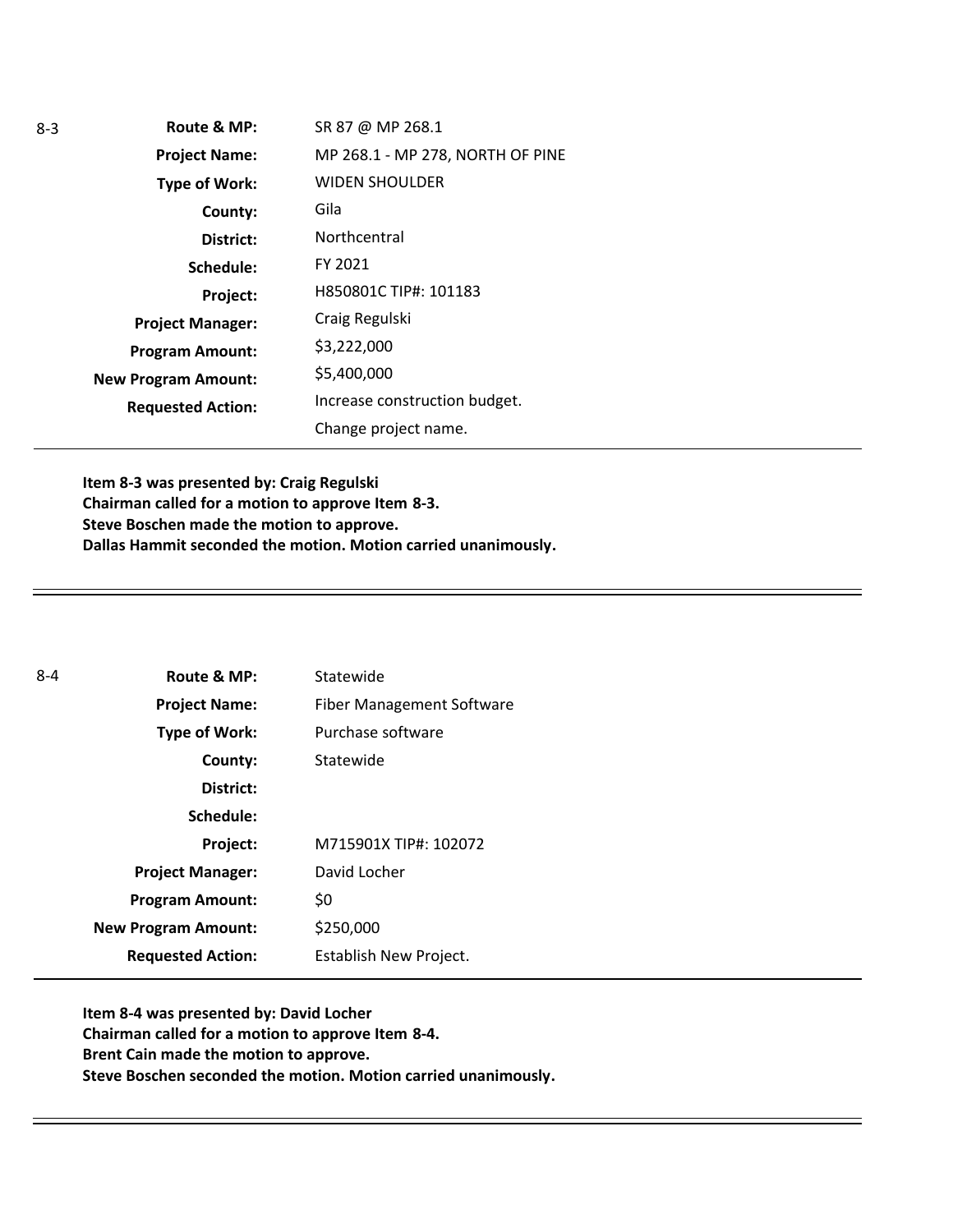| $8 - 5$ | Route & MP:                | Statewide                      |
|---------|----------------------------|--------------------------------|
|         | <b>Project Name:</b>       | <b>Traffic Signal Software</b> |
|         | Type of Work:              | Purchase Software              |
|         | County:                    | Maricopa                       |
|         | District:                  |                                |
|         | Schedule:                  |                                |
|         | Project:                   | M716101X TIP#: 102073          |
|         | <b>Project Manager:</b>    | David Locher                   |
|         | <b>Program Amount:</b>     | \$0                            |
|         | <b>New Program Amount:</b> | \$182,000                      |
|         | <b>Requested Action:</b>   | <b>Establish New Project</b>   |

**Item 8-5 was presented by: David Locher Chairman called for a motion to approve Item 8-5. Brent Cain made the motion to approve. Barry Crockett seconded the motion. Motion carried unanimously.**

| SR 90 @ MP 298                       |
|--------------------------------------|
| KARTCHNER CAVERNS - CAMINO DE PAMPAS |
| Pavement Rehabilitation              |
| Cochise                              |
| Southcentral                         |
|                                      |
| F035601D TIP#: 101874                |
| Jeffrey Davidson                     |
| \$0                                  |
| \$363,000                            |
| Establish new project.               |
|                                      |

**Item 8-6 was presented by: Jeffrey Davidson Chairman called for a motion to approve Item 8-6. Dallas Hammit made the motion to approve. Steve Boschen seconded the motion. Motion carried unanimously.** 

**Discussion made by Jeffrey Davidson that the project was in the Southcentral District. Line 9 on the PRB Form will be corrected for the State Transportation Board Meeting on October 16, 2020.**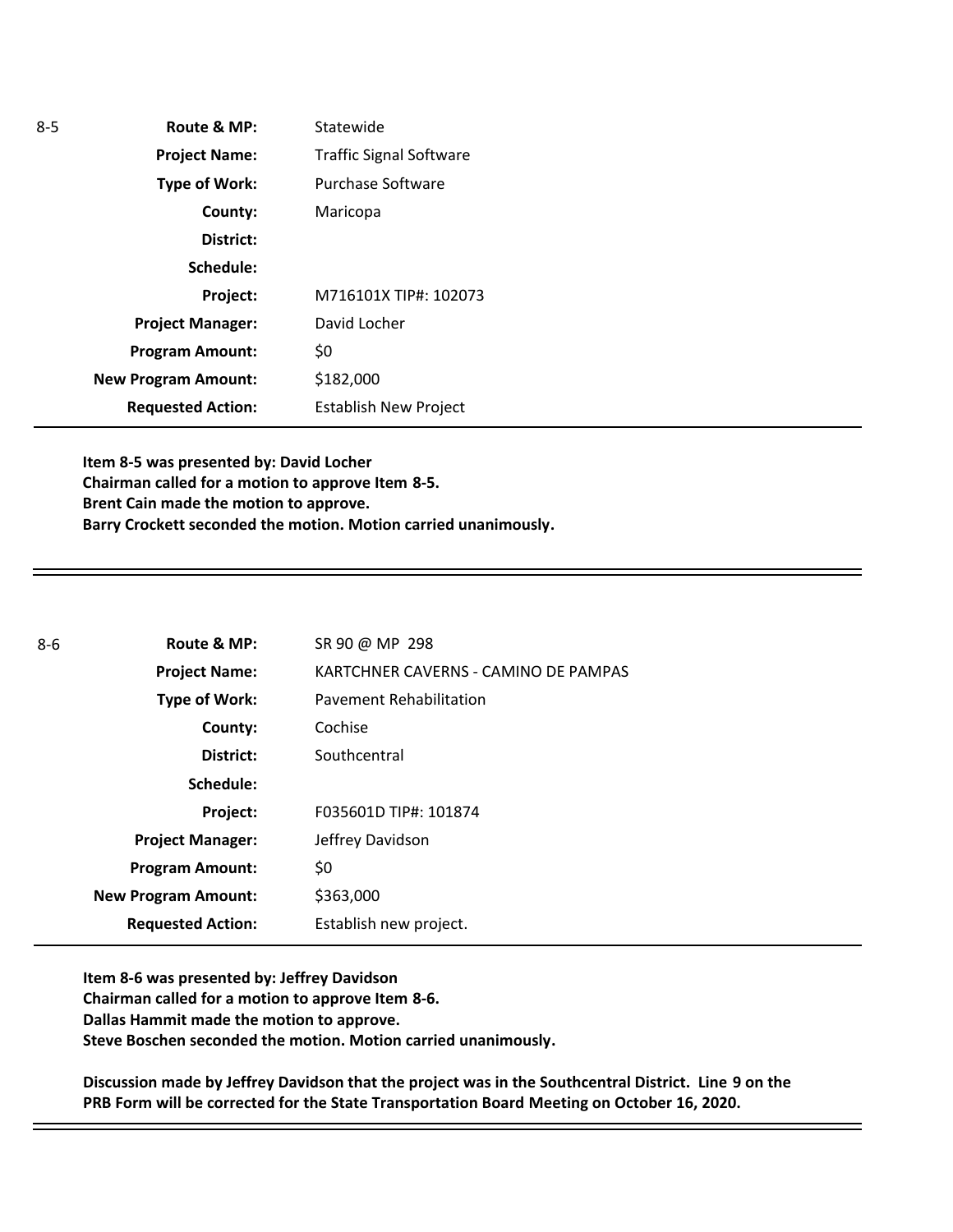| $8 - 7$ | Route & MP:                | US 60 @ MP 352.0          |
|---------|----------------------------|---------------------------|
|         | <b>Project Name:</b>       | <b>NORFOLK RD - SR 61</b> |
|         | <b>Type of Work:</b>       | TURN AND MERGE LANES      |
|         | County:                    | Apache                    |
|         | District:                  | <b>Northeast</b>          |
|         | Schedule:                  |                           |
|         | Project:                   | F035801D TIP#: 101873     |
|         | <b>Project Manager:</b>    | Jeffrey Davidson          |
|         | <b>Program Amount:</b>     | \$0                       |
|         | <b>New Program Amount:</b> | \$320,000                 |
|         | <b>Requested Action:</b>   | Establish new project     |

**Item 8-7 was presented by: Jeffrey Davidson Chairman called for a motion to approve Item 8-7. Brent Cain made the motion to approve. Barry Crockett seconded the motion. Motion carried unanimously.**

| 3-8 | Route & MP:                | I-8 @ MP 71.0                    |
|-----|----------------------------|----------------------------------|
|     | <b>Project Name:</b>       | W OF AZTEC RD - E OF COUNTY LINE |
|     | <b>Type of Work:</b>       | PAVEMENT REHABILITATION          |
|     | County:                    | Yuma                             |
|     | District:                  | Southwest                        |
|     | Schedule:                  |                                  |
|     | Project:                   | F034401D TIP#: 101688            |
|     | <b>Project Manager:</b>    | Jennifer Acuna                   |
|     | <b>Program Amount:</b>     | \$0                              |
|     | <b>New Program Amount:</b> | \$403,000                        |
|     | <b>Requested Action:</b>   | Establish new project.           |

**Item 8-8 was presented by: Jennifer Acuna Chairman called for a motion to approve Item 8-8. Steve Boschen made the motion to approve. Dallas Hammit seconded the motion. Motion carried unanimously.**

8-8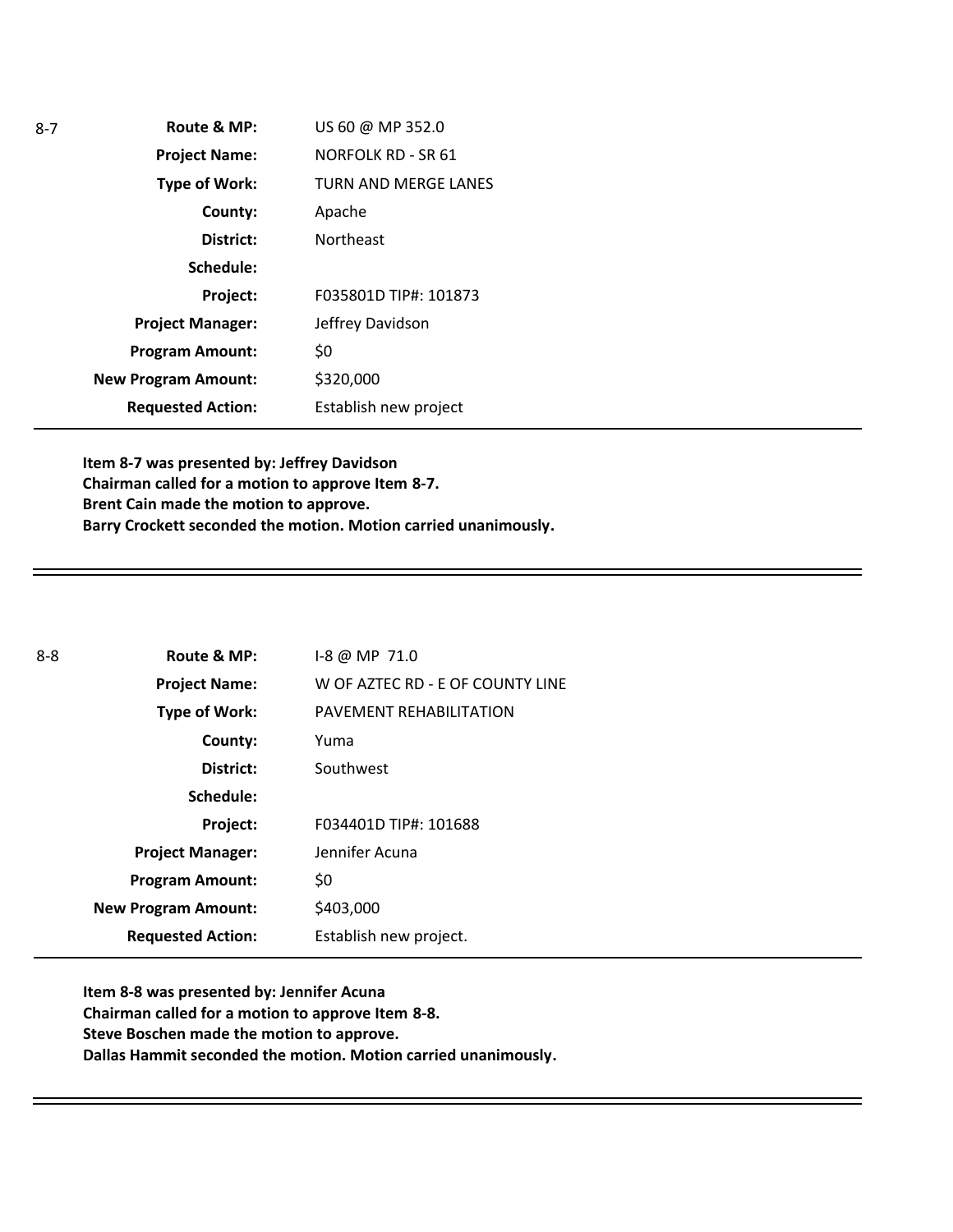| $8-9$ | Route & MP:                | Statewide                            |
|-------|----------------------------|--------------------------------------|
|       | <b>Project Name:</b>       | Statewide AZTRaCS Yearly License Fee |
|       | <b>Type of Work:</b>       | <b>Yearly License Fee</b>            |
|       | County:                    | Statewide                            |
|       | District:                  |                                      |
|       | Schedule:                  |                                      |
|       | Project:                   | M714301X TIP#: 101563                |
|       | <b>Project Manager:</b>    | Timothy Jordan                       |
|       | <b>Program Amount:</b>     | \$75,000                             |
|       | <b>New Program Amount:</b> | \$160,000                            |
|       | <b>Requested Action:</b>   | Increase budget.                     |

**Item 8-9 was presented by: Timothy Jordan Chairman called for a motion to approve Item 8-9. Brent Cain made the motion to approve. Steve Boschen seconded the motion. Motion carried unanimously.**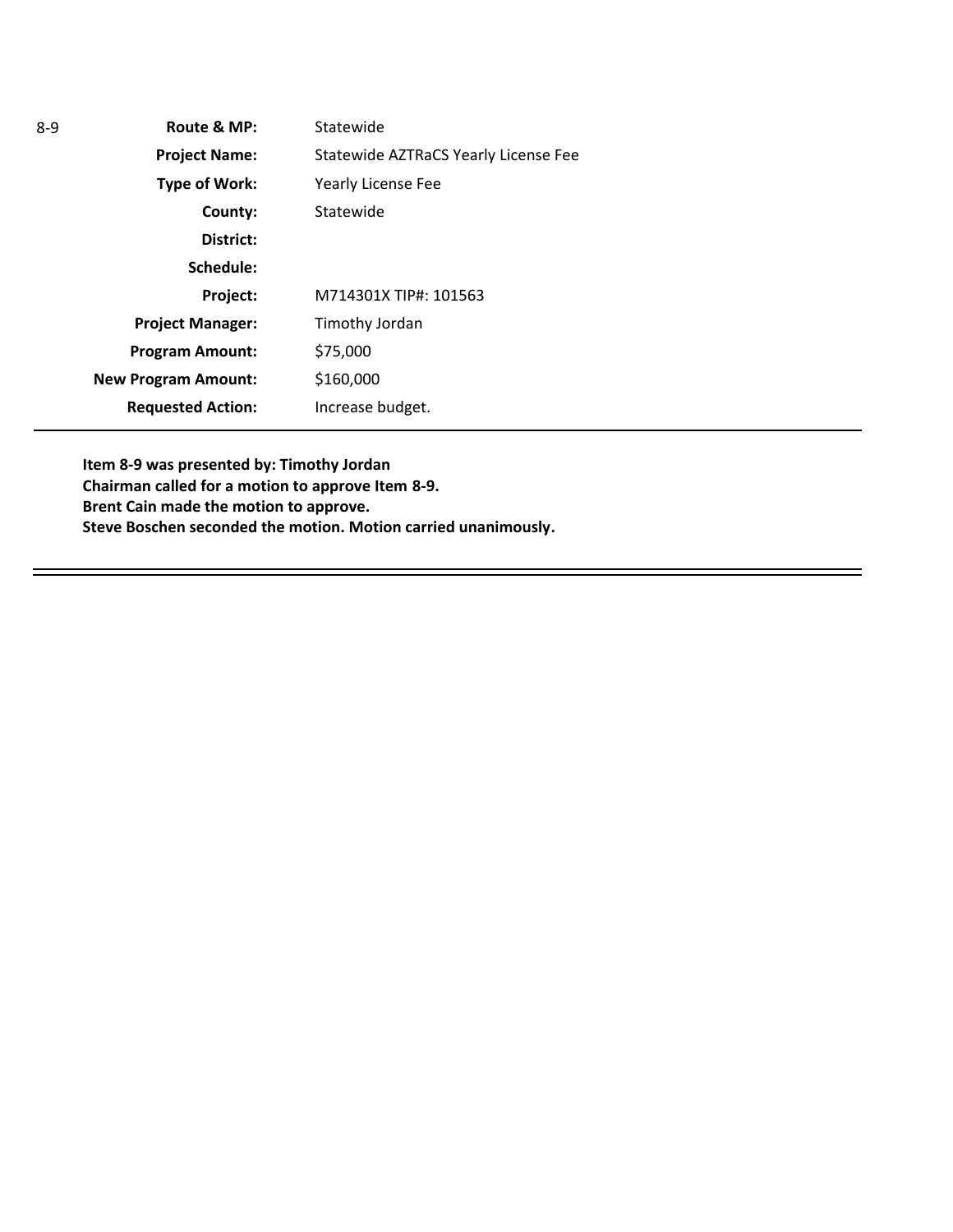| $8 - 10$ | Route & MP:                | SR 95 @ MP 31.9                 |
|----------|----------------------------|---------------------------------|
|          | <b>Project Name:</b>       | <b>AVENUE 9E - FORTUNA WASH</b> |
|          | <b>Type of Work:</b>       | CONSTRUCT AND WIDEN ROADWAY     |
|          | County:                    | Yuma                            |
|          | District:                  | Southwest                       |
|          | Schedule:                  | FY 2021                         |
|          | Project:                   | F030701C TIP#: 101439           |
|          | <b>Project Manager:</b>    | <b>Trent Kelso</b>              |
|          | <b>Program Amount:</b>     | \$25,000,000                    |
|          | <b>New Program Amount:</b> | \$18,000,000                    |
|          | <b>Requested Action:</b>   | Decrease Budget.                |
|          |                            | Change project name.            |

**Item 8-10 was presented by: Trent Kelso Chairman called for a motion to approve Item 8-10. Steve Boschen made the motion to approve. Dallas Hammit seconded the motion. Motion carried unanimously.** 

**Discussion was made that a Cut Sheet with the map for SR 95 should be included with the projects for State Transportation Board meeting. After review of the map during the meeting, Steve Boschen requested that the Cut Sheet be revised. The Cut Sheet will be revised and included with the SR 95 projects for the State Transportation Board Meeting on October 16, 2020.**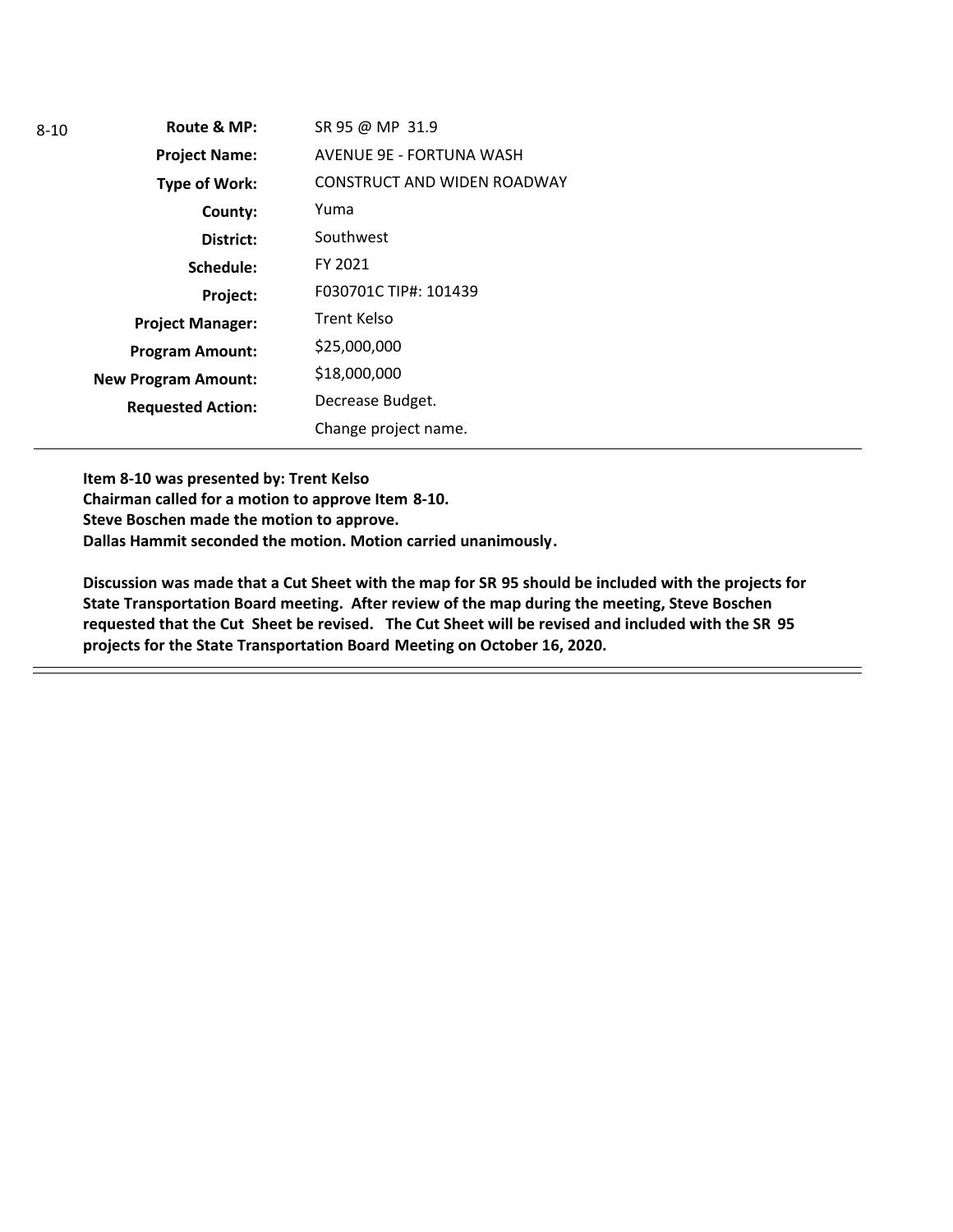| $8 - 11$ | Route & MP:                | SR 95 @ MP 31.9                    |
|----------|----------------------------|------------------------------------|
|          | <b>Project Name:</b>       | AVENUE 9E - FORTUNA WASH           |
|          | <b>Type of Work:</b>       | <b>CONSTRUCT AND WIDEN ROADWAY</b> |
|          | County:                    | Yuma                               |
|          | District:                  | Southwest                          |
|          | Schedule:                  |                                    |
|          | Project:                   | F030701D TIP#: 101439              |
|          | <b>Project Manager:</b>    | Trent Kelso                        |
|          | <b>Program Amount:</b>     | \$1,054,000                        |
|          | <b>New Program Amount:</b> | \$1,454,000                        |
|          | <b>Requested Action:</b>   | <b>Increase Budget</b>             |

**Item 8-11 was presented by: Trent Kelso Chairman called for a motion to approve Item 8-11. Steve Boschen made the motion to approve. Dallas Hammit seconded the motion. Motion carried unanimously.**

| $8 - 12$ | Route & MP:                | SR 95 @ MP 31.9            |
|----------|----------------------------|----------------------------|
|          | <b>Project Name:</b>       | AVENUE 9E - RIFLE RANGE RD |
|          | Type of Work:              | <b>ROW Acquisition</b>     |
|          | County:                    | Yuma                       |
|          | District:                  | Southwest                  |
|          | Schedule:                  |                            |
|          | Project:                   | F030701R TIP#: 101439      |
|          | <b>Project Manager:</b>    | Trent Kelso                |
|          | <b>Program Amount:</b>     | \$0                        |
|          | <b>New Program Amount:</b> | \$840,000                  |
|          | <b>Requested Action:</b>   | Establish new subphase.    |

**Item 8-12 was presented by: Trent Kelso Chairman called for a motion to approve Item 8-12. Steve Boschen made the motion to approve. Dallas Hammit seconded the motion. Motion carried unanimously.**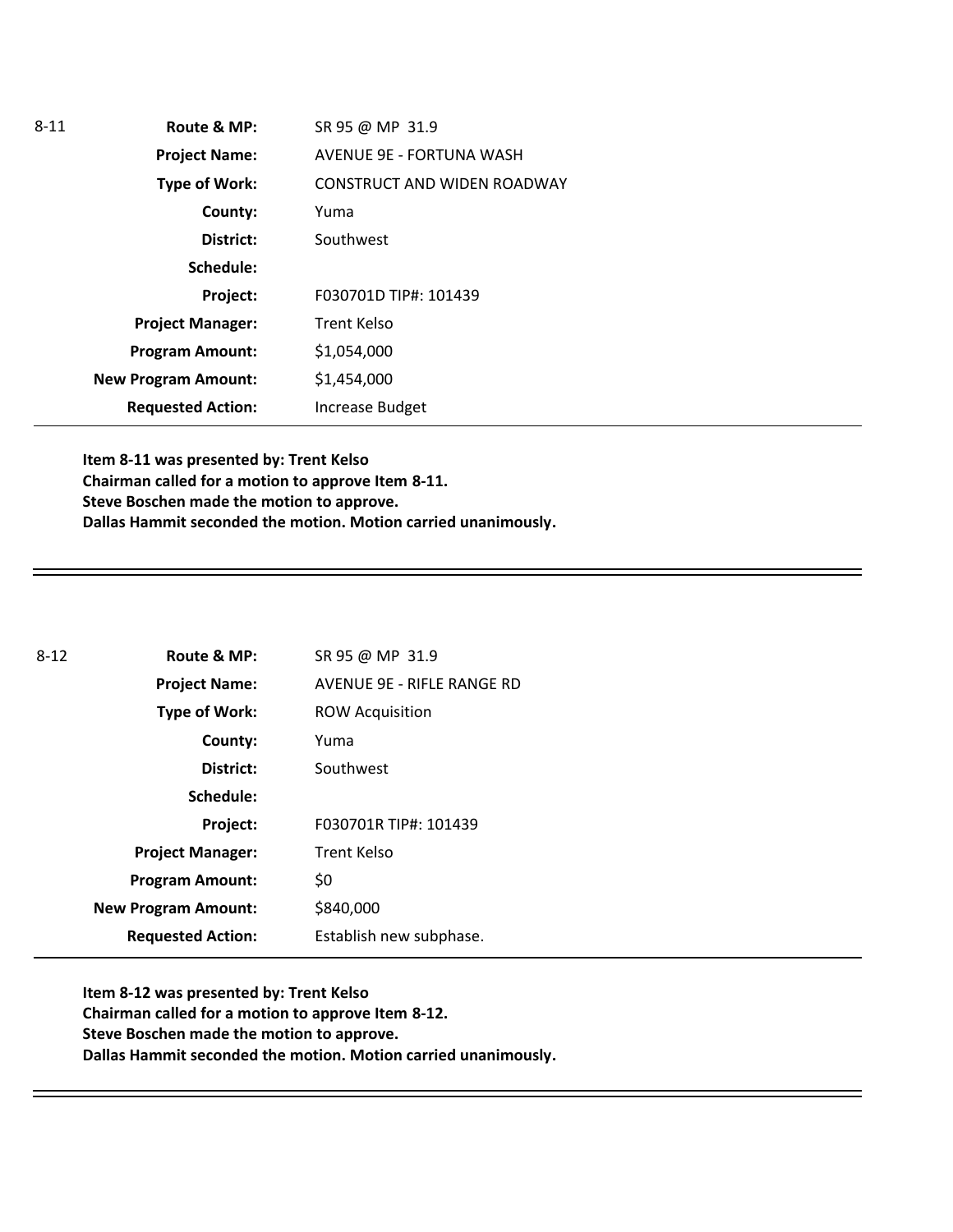| 8-13 | Route & MP:                | SR 95 @ MP 34.5                 |
|------|----------------------------|---------------------------------|
|      | <b>Project Name:</b>       | RIFLE RANGE RD - WELLTON-MOHAWK |
|      | <b>Type of Work:</b>       | ROADWAY WIDENING                |
|      | County:                    | Yuma                            |
|      | District:                  | Southwest                       |
|      | Schedule:                  |                                 |
|      | Project:                   | F035901D TIP#: 102079           |
|      | <b>Project Manager:</b>    | <b>Trent Kelso</b>              |
|      | <b>Program Amount:</b>     | \$0                             |
|      | <b>New Program Amount:</b> | \$2,450,000                     |
|      | <b>Requested Action:</b>   | Establish New Project.          |

**Item 8-13 was presented by: Trent Kelso Chairman called for a motion to approve Item 8-13. Steve Boschen made the motion to approve. Dallas Hammit seconded the motion. Motion carried unanimously.**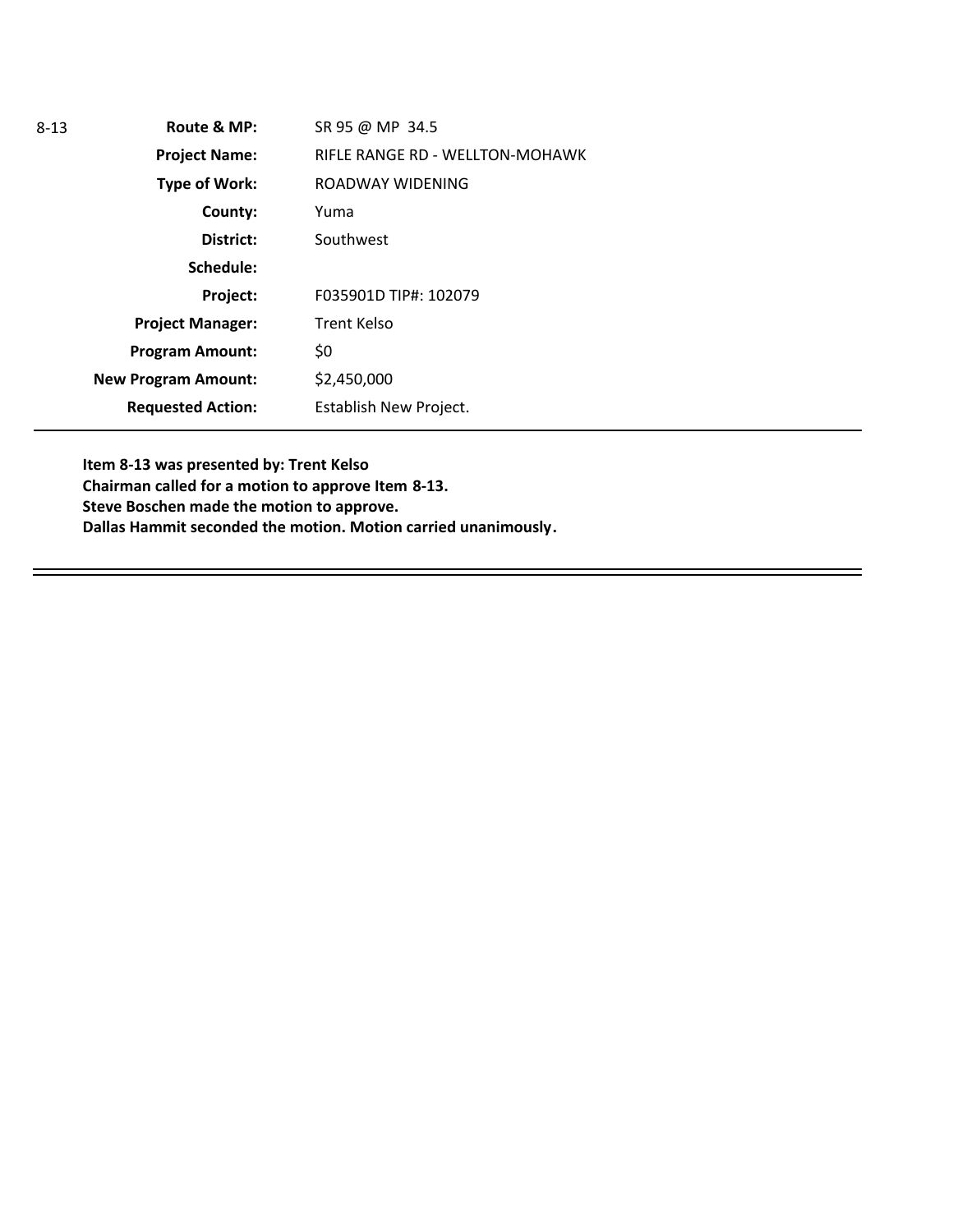FY 2020-2024 Airport Development Program – Projects Discussion and Possible Action

8-14 AIRPORT PROJECT NAME: GRANT MANAGER: REQUESTED ACTION:

Cottonwood Airport Lisa Yahraus New Project. Replace the Weather Reporting Equipment (AWOS).

**Item 8-14 was presented by: Lisa Yahraus Chairman called for a motion to approve Item 8-14. Don Kriz made the motion to approve. Elise Maza seconded the motion. Motion carried unanimously.**